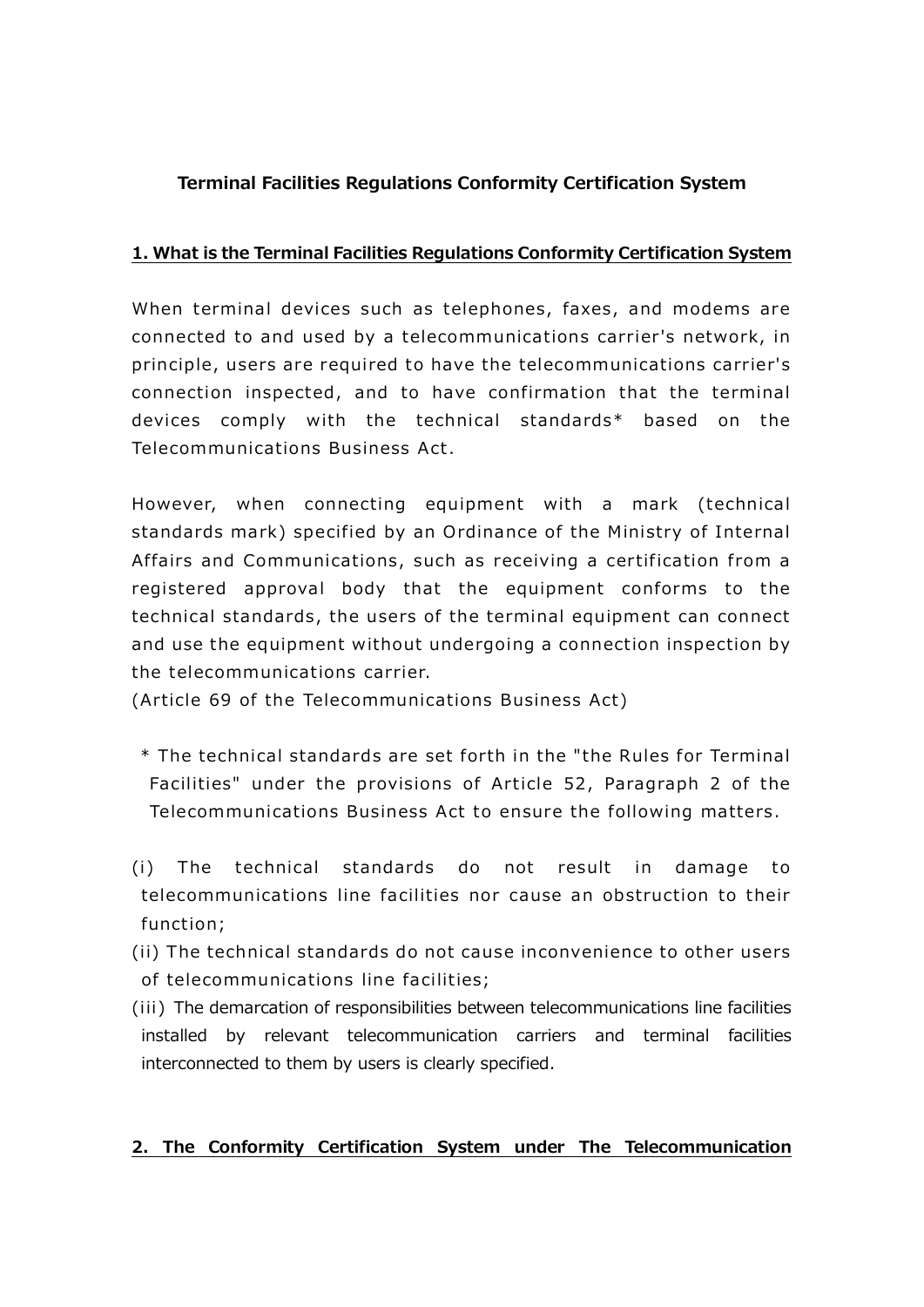#### **Business Act.**

(1) Technical Standards Conformity Approval (Article 53 of the Telecommunications Business Act)

Technical standards conformity approval is a system under which a party registered by the Minister for Internal Affairs and Communications (registered approval body) determines whether terminal equipment complies with the technical standards based on the Telecommunications Business Act for each terminal equipment.

A registered approval body shall determine an approval after conducting an examination, such as testing for each terminal equipment as specified by an Ordinance of the Ministry of Internal Affairs and Communications.

The Technical Standards Conformity Mark is affixed to terminal equipment that has received technical standards conformity approval from a registered approval body.

Anyone can apply for technical standards conformity approval from a registered approval body.

(2) Certification of Design (Article 56 of the Telecommunications Business Act)

Certification of Design is a certification system under which a registered certification organization determines whether or not terminal equipment complies with the technical standards for quality control methods at the design and manufacturing stages.

The certification of Design covers terminal equipment design, etc., but not the terminal equipment itself.

The technical standards mark is affixed to terminal equipment manufactured after the person who received the design certification fulfills the design compliance obligations stipulated in the Telecommunications Business Act.

An application for design certification from a registered approval body can be made by a company that manufactures, sells, imports, repairs, inspects, processes, etc. for terminal equipment.

(3) Self-confirmation of Conformity to Technical Standards (Article 63 of the Telecommunications Business Act)

Self-Confirmation of Conformity to Technical Standards is a system under which a manufacturer or importer of terminal equipment specified by an Ordinance of the Ministry of Internal Affairs and Communications as being unlikely to significantly interfere with the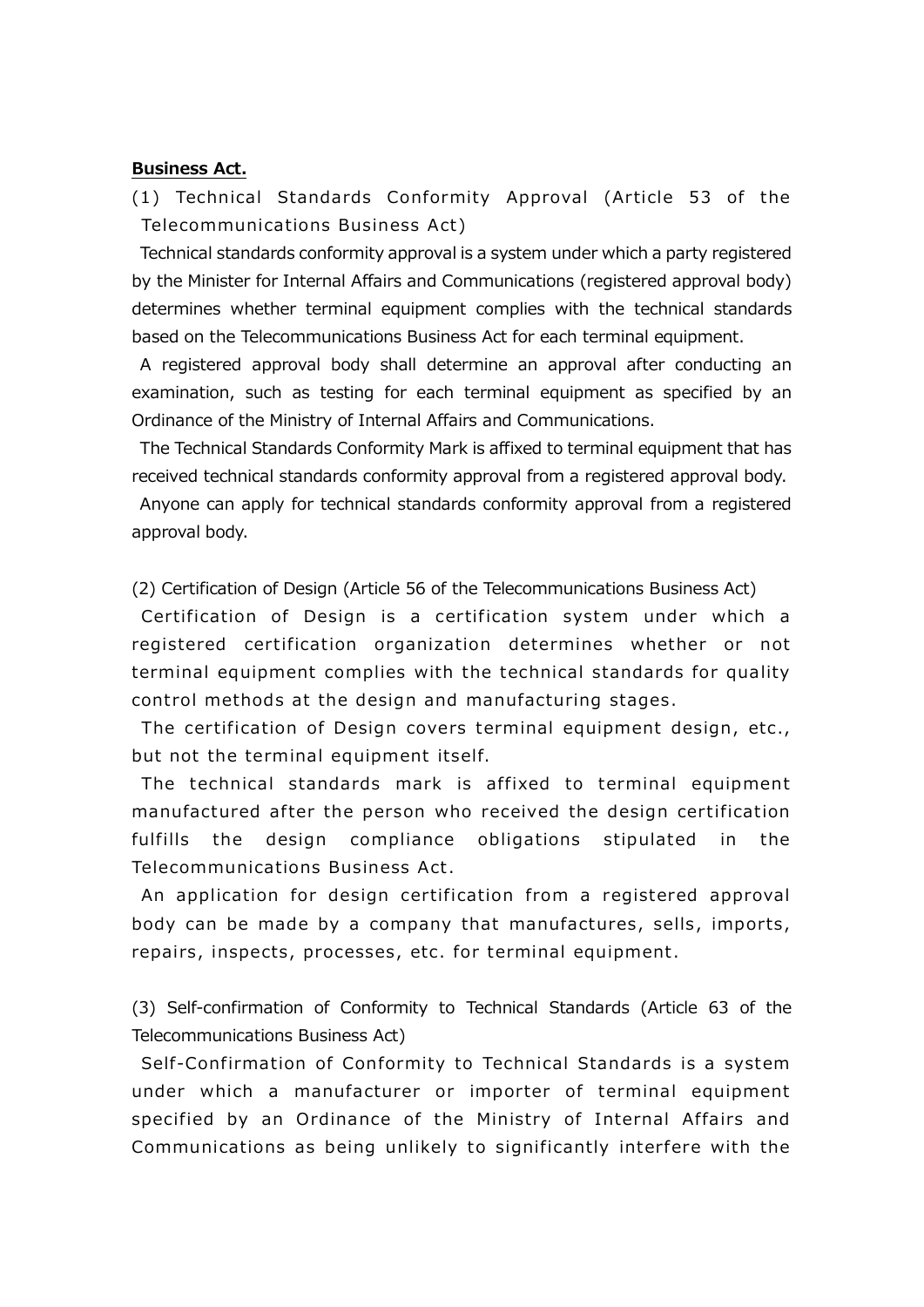communications of other users (specified terminal equipment) can confirm by itself that the design of the specified terminal equipment conforms to the technical standards under the Telecommunications Business Act, and confirm that any of the specified terminal equipment based on the design conforms to the design.

The technical standards mark is affixed to terminal equipment manufactured after the manufacturer or importer who confirmed the technical standards and notified the Minister for Internal Affairs and Communications fulfills the design compliance obligations stipulated in the Telecommunications Business Act.

Only manufacturers or importers of specified terminal equipment can perform self-confirmation of conformity to technical standard.

## **3. Standard Certification System based on MRA (Mutual Recognition Agreement)**

MRA is a bilateral agreement that allows a country to certify devices targeted at other countries. The purpose of the MRA is to facilitate the import and export of telecommunications equipment and electrical appliances to and from overseas, reduce the burden on companies, and promote bilateral trade.

As for telecommunications equipment, we have concluded MRAs with the European Community (EC), which entered into force in January 2002, Singapore, which entered into force in November 2002, and the United States, which entered into force in January 2008.

A registered foreign conformity assessment body designated and registered by a designated authority of a foreign country can conduct technical standards conformity certification and design certification for Japan in accordance with the provisions of a MRA.

#### **4. Target Terminal Facilities**

(1) Telephones, private branch exchange equipment, button telephone equipment, modem equipment, facsimile machines and other terminal equipment connected to analog telephone facilities or mobile telephone facilities notified separately by the Minister for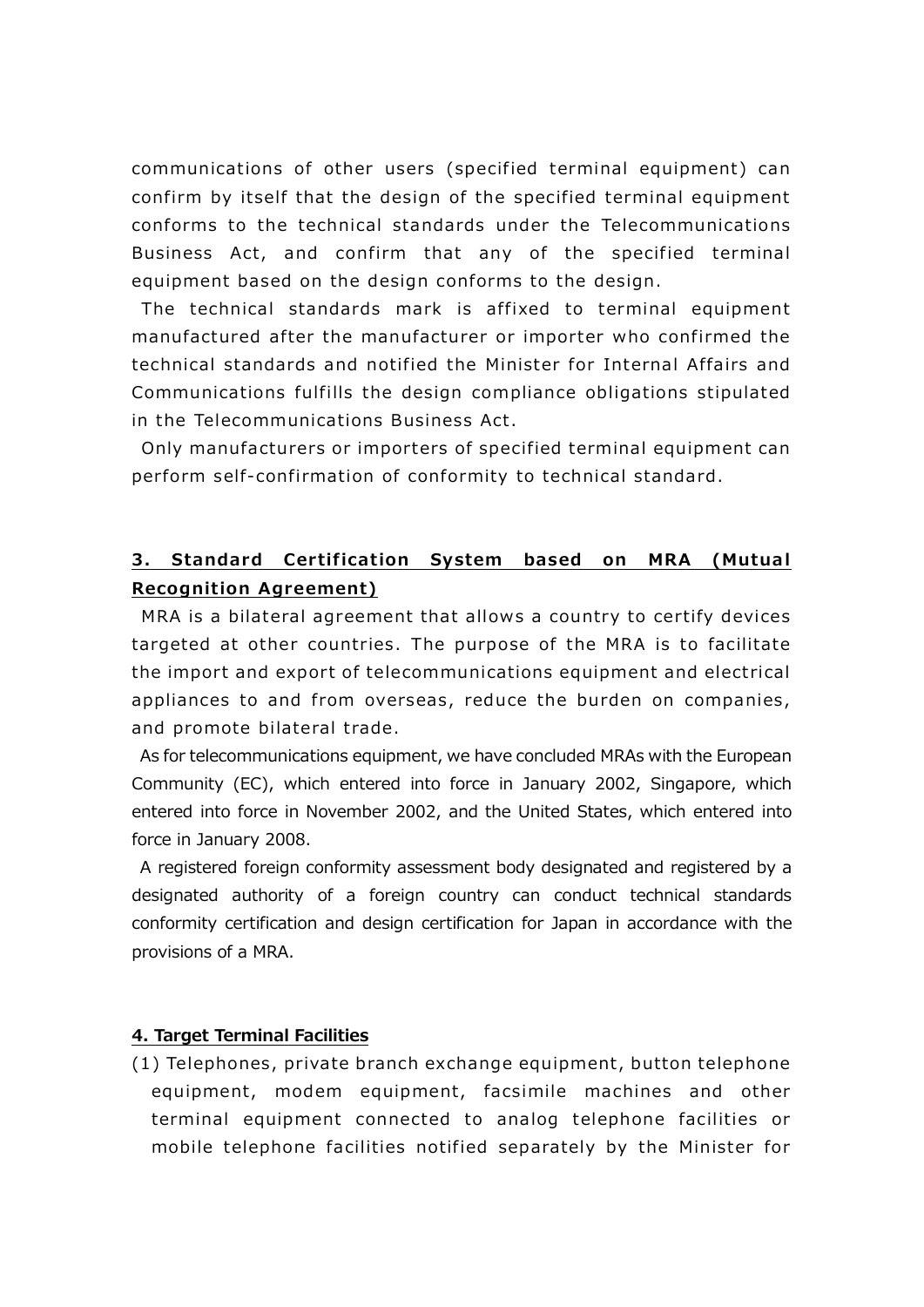Internal Affairs and Communications (excluding those listed in (3)).

- (2) Telephones, private branch exchange, key telephones, code converters, facsimile and other terminal equipment for controlling calls connected to Internet protocol telephone facilities.
- (3) Terminal equipment connected to Internet protocol mobile telephone facilities.
- (4) Terminal equipment connected to radio paging facilities.
- (5) Terminal equipment connected to facilities for general digital communication.
- (6) Terminal equipment connected to dedicated communication line facilities or digital data transmission facilities.

#### **5. Post-Certification Procedures and Obligations**

(1) Obligations for Ensuring Terminal Equipment to be in Accordance with its Notified Design (Article 57, Paragraph 1 and Article 64, Paragraph 1 of the Telecommunications Business Act)

A person who has received a certification of type (certified dealer) or a person who has submitted a notification of self-confirmation of technical regulations conformity (notified dealer) has an obligation to ensure that terminal equipment complies with the certified design or notified design when handling terminal equipment based on the design pertaining to the certification of type (Certification of Design) or the design pertaining to the notification of self-confirmation of technical regulations conformity (notified design).

(2) Obligations to inspect and preserve records of terminal equipment (Article 57, Paragraph 2 and Article 64, Paragraph 2 of the Tele communications Business Act)

A certified dealer or a notifying dealer shall, in order to fulfill the obligations set forth in (1) above, conduct an inspection of the terminal equipment pertaining to the handling in accordance with the "Method of Confirmation" for which a design certification has been granted, or a notification of self-confirmation of technical regulations conformity that has been made, prepare an inspection record pursuant to the provision of the Ordinance of the Ministry of Internal Affairs and Communications, and keep it for 10 years from the date of inspection.

(3) Marking (Articles 58 and 65 of the Telecommunications Business Act)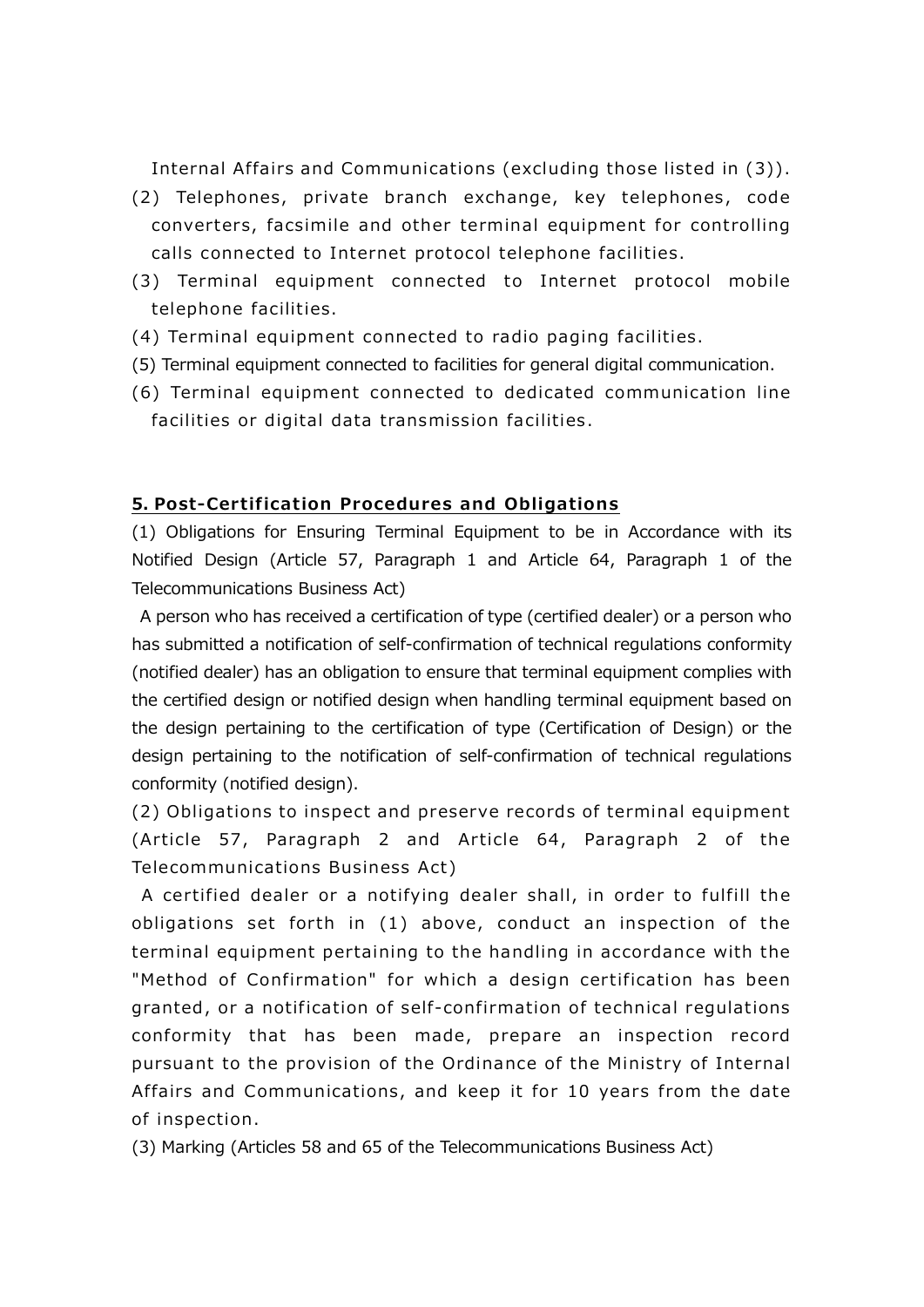A certified dealer or a notified supplier may affix an indication (technical approval mark) in accordance with laws and regulations to terminal equipment based on a certified design or a notified design only when the certified dealer or notified supplier has performed the obligations set forth in (2).

(4) Obligations to submit notifications of change (Article 63 paragraph (5) of the Telecommunications Business Act, Article 8 paragraph (5) and Article 19 paragraph (5) of the Ordinance on Technical Standards Conformity Approval of Terminal Equipment, etc.)

Any person who has obtained technical standards conformity approval, certified dealer or notifying supplier, shall submit a notification of change to the Minister for Internal Affairs and Communications without delay if any of the following matters changes during the period of ten years, counting from the date of technical standards conformity approval or the last inspection of terminal equipment based on the certified or notified design.

- ・ Name of corporation, address and name of representative
- ・ Name of terminal equipment (excluding those who have received technical standards conformity approval)
- ・ A method to confirm that any specified terminal equipment based on the notified design conforms to the said design
- ・ Name and address of the factory or workplace where the specified terminal equipment is manufactured (in the case of an importer, the name and address of the manufacturer of the specified terminal equipment and the name and address of the factory or workplace where the specified terminal equipment is manufactured) (limited to notifying supplier))

### **6. Relevant laws and regulations**

Please refer to the below URL for related laws and regulations.

[https://www.soumu.go.jp/main\\_sosiki/joho\\_tsusin/tanmatu/horei.html](https://www.soumu.go.jp/main_sosiki/joho_tsusin/tanmatu/horei.html)

### **7. References**

 $\Diamond$  Registered Approval Bodies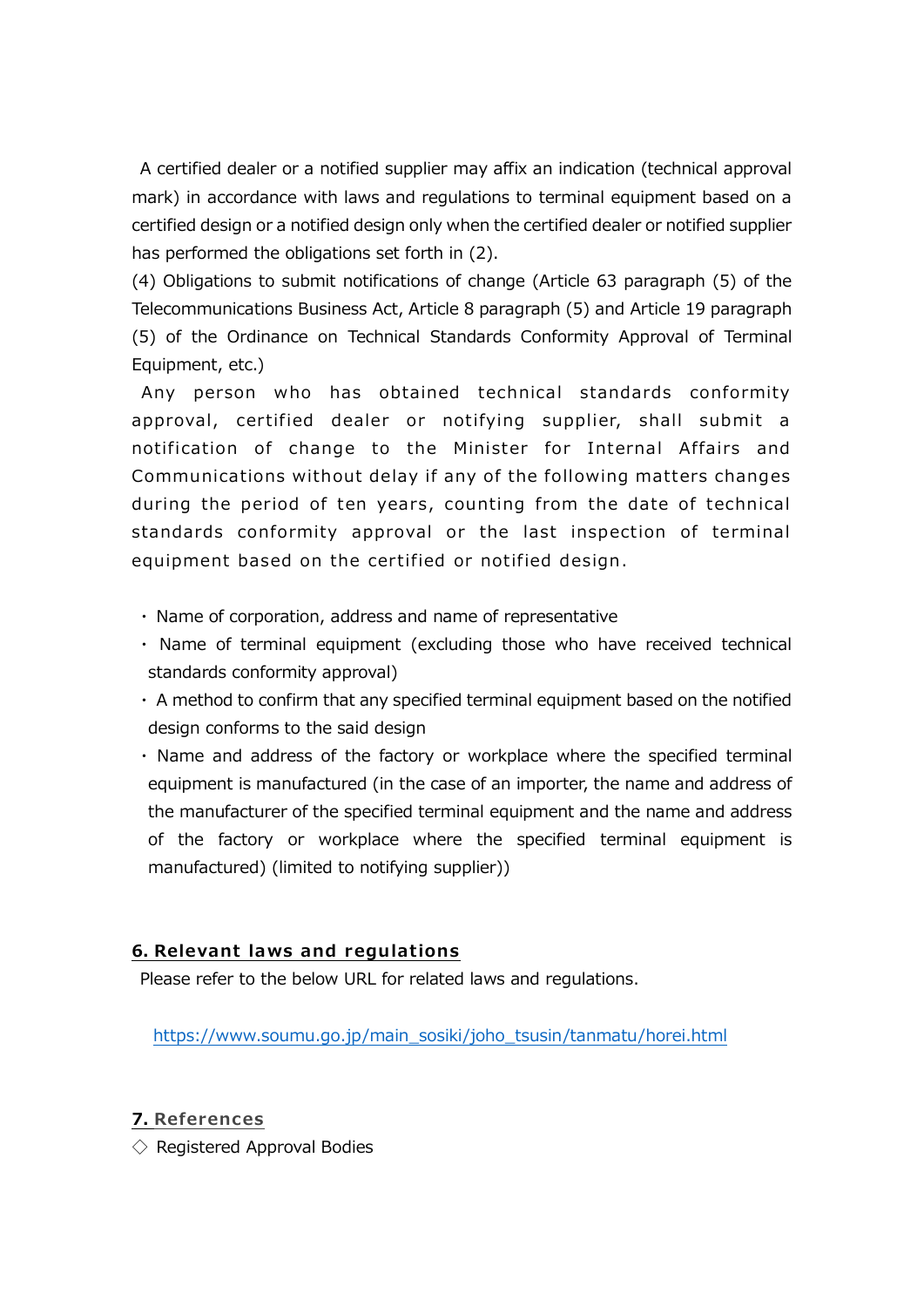| ID  | <b>Registered</b>   | Category of Contact      |                                          |
|-----|---------------------|--------------------------|------------------------------------------|
|     | <b>Approval</b>     | <b>Business</b>          |                                          |
|     | <b>Body</b>         |                          |                                          |
| 001 | Japan               | Each item of   Address : | $1 - 1 - 5$<br>Motoakasaka,              |
|     | Approvals           | Article 4 of             | Minato-ku, Tokyo                         |
|     | Institute for       | the                      | http://www.jate.or.jp/                   |
|     | Telecomunicat       | Ordinance                |                                          |
|     | ions                | on Technical             |                                          |
|     | Equipment           | <b>Standards</b>         |                                          |
| 003 | <b>DSP Research</b> | Conformity               | $1 - 4 - 3$ ,<br>Address:                |
|     |                     | Approval of              | Minatojimaminamimachi, Chuo-ku, Kobe-    |
|     |                     | Terminal                 | shi, Hyogo                               |
|     |                     | Equipment                | http://www.dspr.co.jp                    |
| 005 | TÜV                 |                          | Address:<br>4-25-2, Kita-Yamata,         |
|     | Rheinland           |                          | Tsuzuki-ku, Yokohama                     |
|     | Japan               |                          | EMC and Telecommunication Services :     |
|     |                     |                          | 45-914-0239                              |
|     |                     |                          | https://www.tuv.com/japan/jp/            |
| 007 | UL Japan, Inc.      |                          | Address:<br>4383-326, Asama-cho,         |
|     | (name change        |                          | Ise-shi, Mie                             |
|     | in April<br>26,     |                          | https://japan.ul.com/resources/japanradi |
|     | 2007)               |                          | olaw_testandservices/                    |
| 008 | <b>COSMOS</b>       |                          | Address:<br>3571-2, Ohnoki, Watarai-     |
|     | CORPORATIO          |                          | cho, Watarai-gun, Mie 516-2102, Japan    |
|     | Ν                   |                          | https://www.safetyweb.co.jp/             |
| 011 | <b>SÜD</b><br>TÜV   |                          | Address: 5-4149-7 Hachimanpara,          |
|     | Japan               |                          | Yonezawa-shi, Yamagata                   |
|     |                     |                          | https://www.tuvsud.com/ja-jp             |
| 018 | Certificate         |                          | Address:<br>Shin-Yokohama-First-         |
|     | Technical           |                          | Build B1, 1-2-1 Shin-Yokohama, Kohoku-   |
|     | Support             |                          | ku, Yokohama                             |
|     | Center<br>Co.,      |                          | http://www.cns-web.co.jp/                |
|     | Ltd.                |                          |                                          |
| 019 | <b>TELEC</b>        |                          | Address: 5-7-2,<br>Yashio,               |
|     |                     |                          | Shinagawa-ku, Tokyo                      |
|     |                     |                          | https://www.telec.or.jp/eng/             |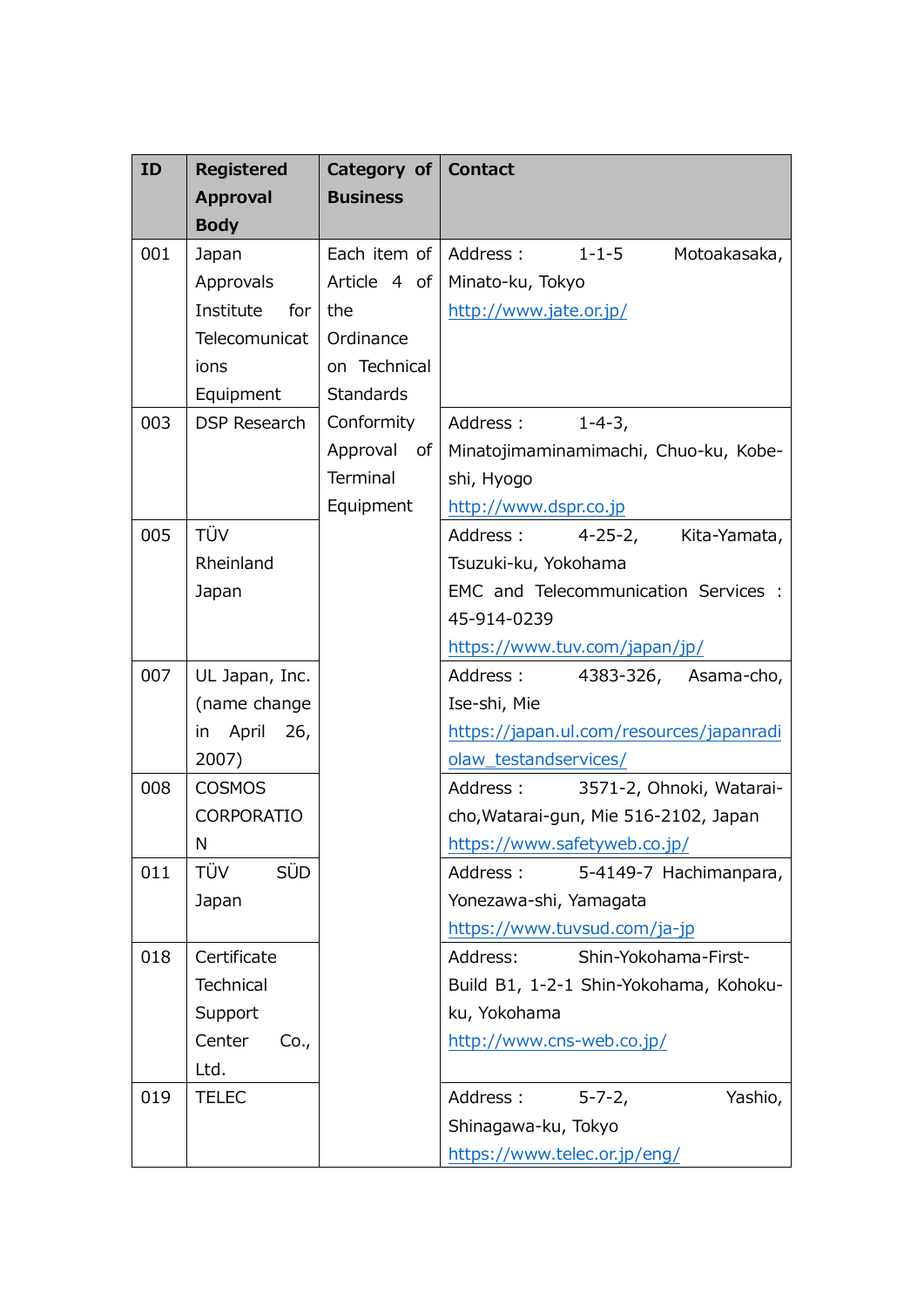| 020 | TAKOYAKI,      | Address : Kitahorie Gate Bld. 10F,      |
|-----|----------------|-----------------------------------------|
|     | Inc.           | 2-2-7, Kitahorie, Nishi-ku, Osaka-shi,  |
|     |                | Osaka                                   |
|     |                | http://tacoyaki.or.jp/en/contents1.html |
| 022 | Bureau Veritas | Address: 4-5-17 Chigasakihigasi,        |
|     | Co.,<br>Japan  | Tsuzuki-ku, Yokohama-shi, Kanagawa      |
|     | Ltd.           | https://www.cps.bureauveritas.com/nee   |
|     |                | ds/japan-market-access-compliance-      |
|     |                | wireless-type-approvals                 |

# ◇Recognized Approval Bodies

| ID  | Recognized       | Category of   Contact |                                                          |
|-----|------------------|-----------------------|----------------------------------------------------------|
|     | <b>Approval</b>  | <b>Business</b>       |                                                          |
|     | <b>Body</b>      |                       |                                                          |
| 205 | Element          |                       | Each item of   Address: Unit 1 Pendle Place Skelmersdale |
|     | <b>Materials</b> |                       | Article 4 of   WN8 9PN, United Kingdom of Great Britain  |
|     | Technology       | the                   | and Northern Ireland                                     |
|     | Warwick Ltd      | Ordinance on          | https://www.element.com/                                 |
|     |                  | <b>Technical</b>      |                                                          |
|     |                  | Standards             |                                                          |
|     |                  | Conformity            |                                                          |
|     |                  | Approval<br>of        |                                                          |
|     |                  | Terminal              |                                                          |
|     |                  | Equipment             |                                                          |

# $\diamondsuit$ Registered foreign conformity assessment bodies

| <b>ID</b> | <b>Registered</b> | Category of   Contact |                                                  |
|-----------|-------------------|-----------------------|--------------------------------------------------|
|           | Foreign           | <b>Business</b>       |                                                  |
|           | <b>Conformity</b> |                       |                                                  |
|           | <b>Assessment</b> |                       |                                                  |
|           | <b>Body</b>       |                       |                                                  |
| 201       | Telefication      |                       | Each item of Address: Wilmersdorf 50,<br>7327 AC |
|           | also<br>B.V.      | Article 4 of          | Apeldoorn, The Netherlands                       |
|           | trading under     | the                   | https://www.telefication.com/                    |
|           | the.<br>names     | Ordinance             |                                                  |
|           | Kiwa              | on Technical          |                                                  |